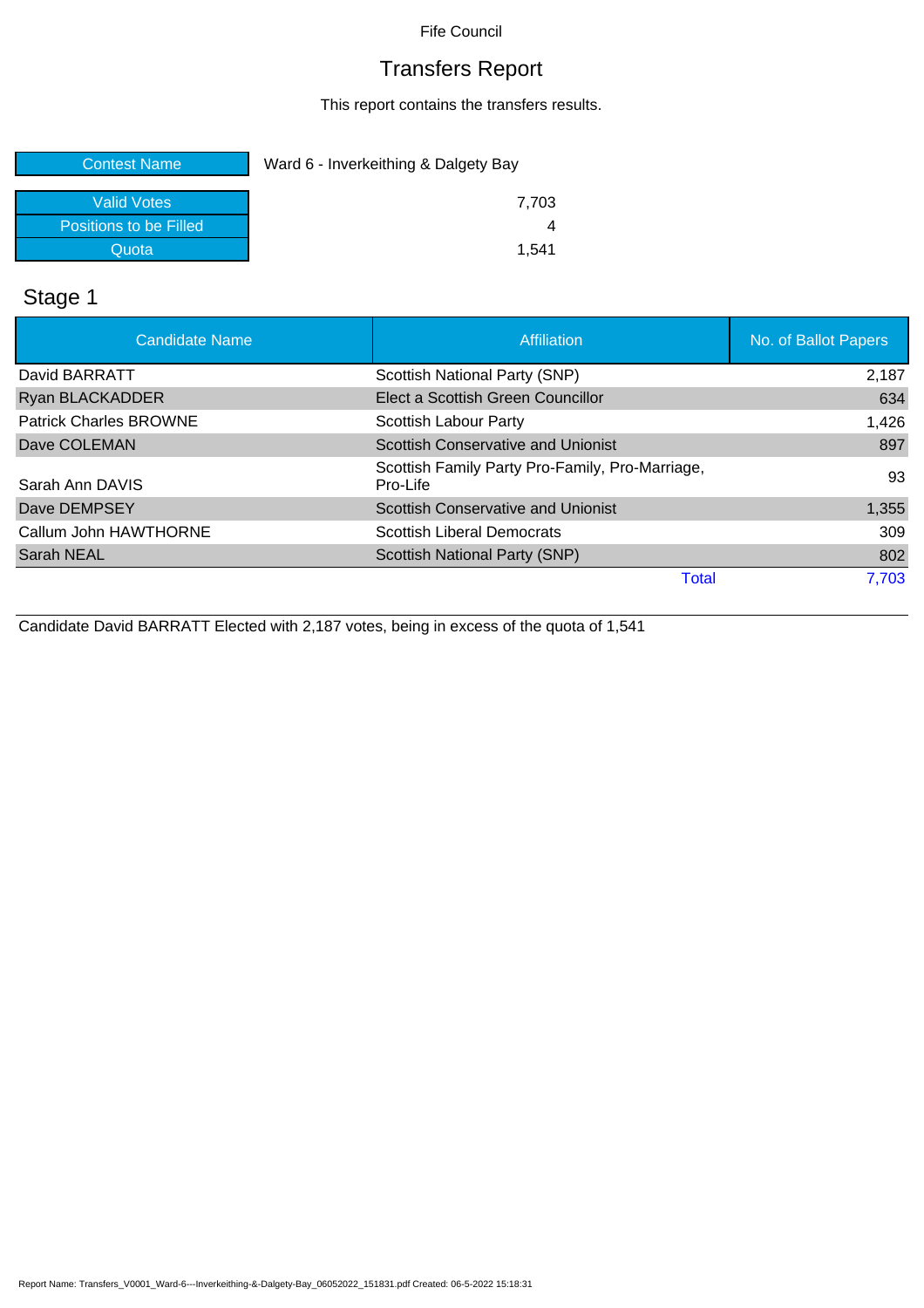# Transfers Report

This report contains the transfers results.

## Stage 2 - Surplus of David BARRATT 646.00000

| Action                                    | No. of Ballot<br><b>Papers</b> | <b>Transfer Value</b> | <b>Votes Transferred</b> |
|-------------------------------------------|--------------------------------|-----------------------|--------------------------|
| Transfer to Ryan BLACKADDER               | 254                            | 0.29538               | 75.02652                 |
| <b>Transfer to Patrick Charles BROWNE</b> | 142                            | 0.29538               | 41.94396                 |
| Transfer to Dave COLEMAN                  | 38                             | 0.29538               | 11.22444                 |
| Transfer to Sarah Ann DAVIS               | 8                              | 0.29538               | 2.36304                  |
| Transfer to Dave DEMPSEY                  | 87                             | 0.29538               | 25.69806                 |
| Transfer to Callum John HAWTHORNE         | 26                             | 0.29538               | 7.67988                  |
| <b>Transfer to Sarah NEAL</b>             | 1,558                          | 0.29538               | 460.20204                |
|                                           |                                |                       |                          |
| No further preference                     | 74                             | 0.29538               | 21.85812                 |
| Not transferred due to rounding           |                                |                       | 0.00394                  |
|                                           | <b>Total</b>                   |                       | 646.00000                |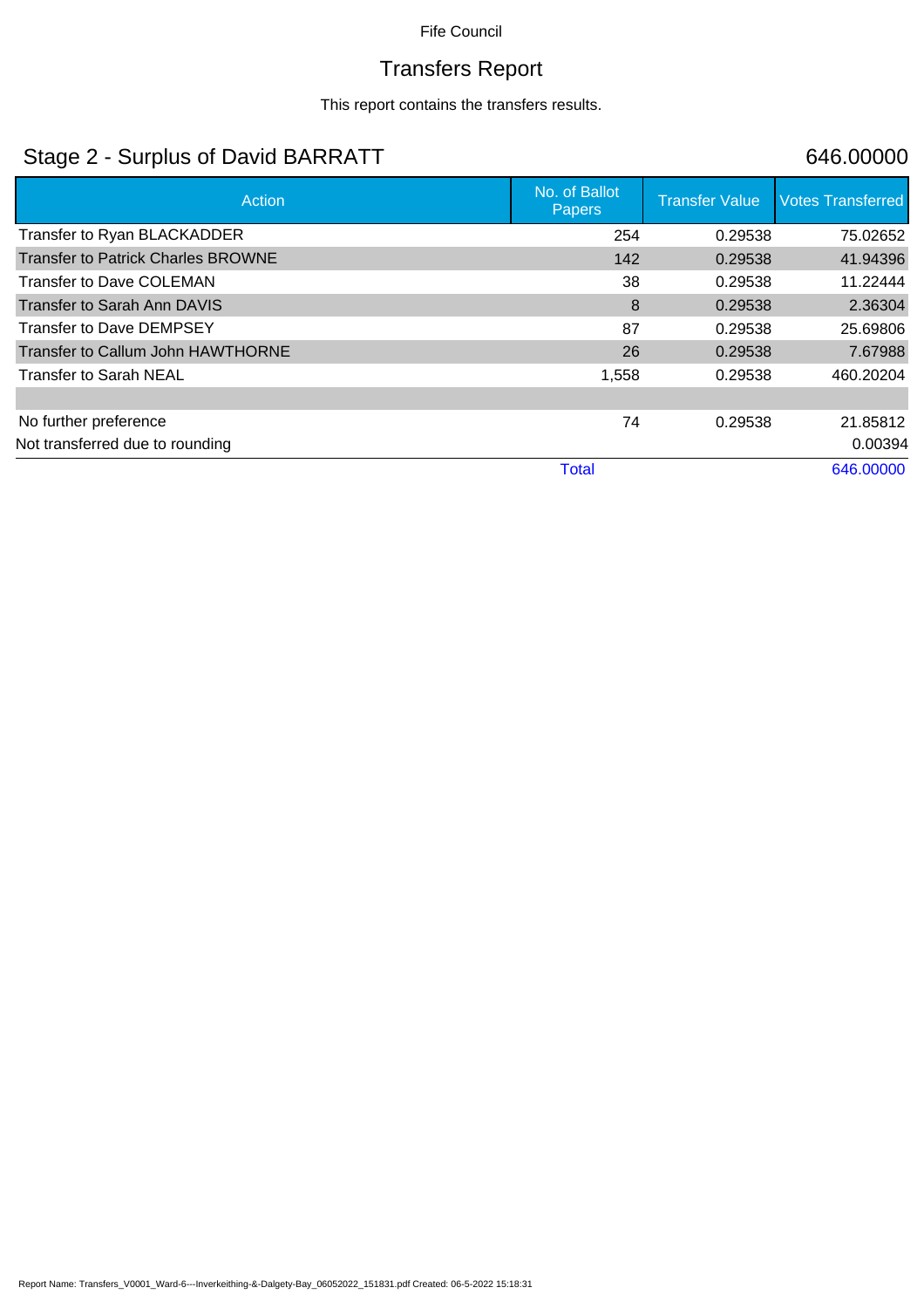# Transfers Report

This report contains the transfers results.

## Stage 3 - Exclusion of Sarah Ann DAVIS 86304

| Action                                    | No. of Ballot<br><b>Papers</b> | <b>Transfer Value</b> | <b>Votes Transferred</b> |
|-------------------------------------------|--------------------------------|-----------------------|--------------------------|
| Transfer to Ryan BLACKADDER               | 19                             | 1.00000               | 19.00000                 |
| <b>Transfer to Patrick Charles BROWNE</b> | $\overline{4}$                 | 1.00000               | 4.00000                  |
| <b>Transfer to Dave COLEMAN</b>           | 15                             | 1.00000               | 15.00000                 |
| Transfer to Dave DEMPSEY                  | 20                             | 1.00000               | 20.00000                 |
| Transfer to Callum John HAWTHORNE         | 13                             | 1.00000               | 13.00000                 |
| <b>Transfer to Sarah NEAL</b>             | 10                             | 1.00000               | 10.00000                 |
| Transfer to Ryan BLACKADDER               | 2                              | 0.29538               | 0.59076                  |
| Transfer to Dave DEMPSEY                  | 3                              | 0.29538               | 0.88614                  |
| <b>Transfer to Sarah NEAL</b>             | 3                              | 0.29538               | 0.88614                  |
|                                           |                                |                       |                          |
| No further preference                     | 12                             | 1.00000               | 12.00000                 |
| Not transferred due to rounding           |                                |                       | 0.00000                  |
|                                           | <b>Total</b>                   |                       | 95.36304                 |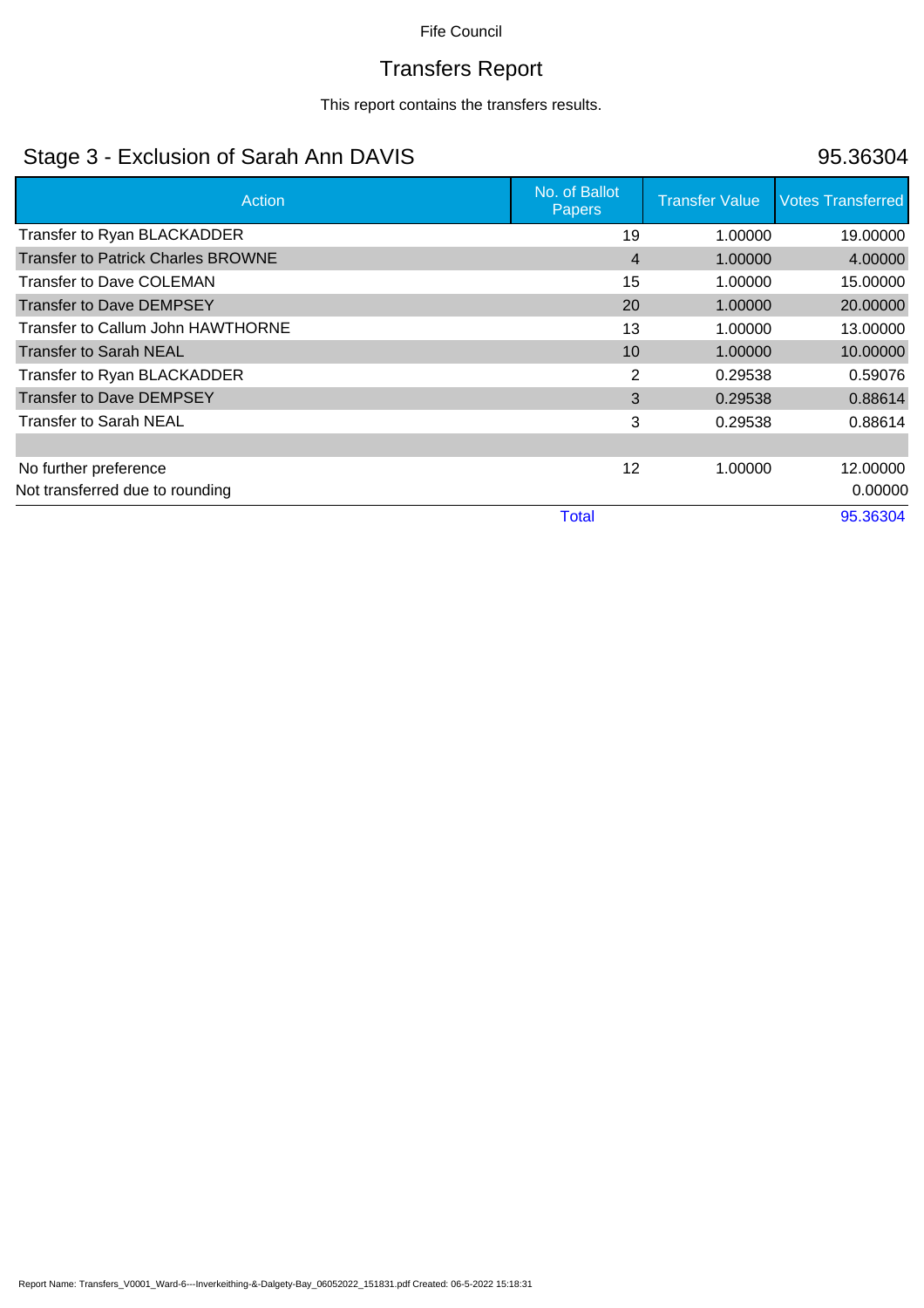# Transfers Report

This report contains the transfers results.

## Stage 4 - Exclusion of Callum John HAWTHORNE 329.67988

| Action                                    | No. of Ballot<br><b>Papers</b> | <b>Transfer Value</b> | <b>Votes Transferred</b> |
|-------------------------------------------|--------------------------------|-----------------------|--------------------------|
| Transfer to Ryan BLACKADDER               | 61                             | 1.00000               | 61.00000                 |
| <b>Transfer to Patrick Charles BROWNE</b> | 138                            | 1.00000               | 138.00000                |
| Transfer to Dave COLEMAN                  | 16                             | 1.00000               | 16.00000                 |
| <b>Transfer to Dave DEMPSEY</b>           | 45                             | 1.00000               | 45.00000                 |
| Transfer to Sarah NEAL                    | 21                             | 1.00000               | 21.00000                 |
| Transfer to Ryan BLACKADDER               | 6                              | 0.29538               | 1.77228                  |
| <b>Transfer to Patrick Charles BROWNE</b> | 7                              | 0.29538               | 2.06766                  |
| <b>Transfer to Dave COLEMAN</b>           | 2                              | 0.29538               | 0.59076                  |
| <b>Transfer to Sarah NEAL</b>             | 8                              | 0.29538               | 2.36304                  |
|                                           |                                |                       |                          |
| No further preference                     | 41                             | 1.00000               | 41.00000                 |
| No further preference                     | 3                              | 0.29538               | 0.88614                  |
| Not transferred due to rounding           |                                |                       | 0.00000                  |
|                                           | <b>Total</b>                   |                       | 329.67988                |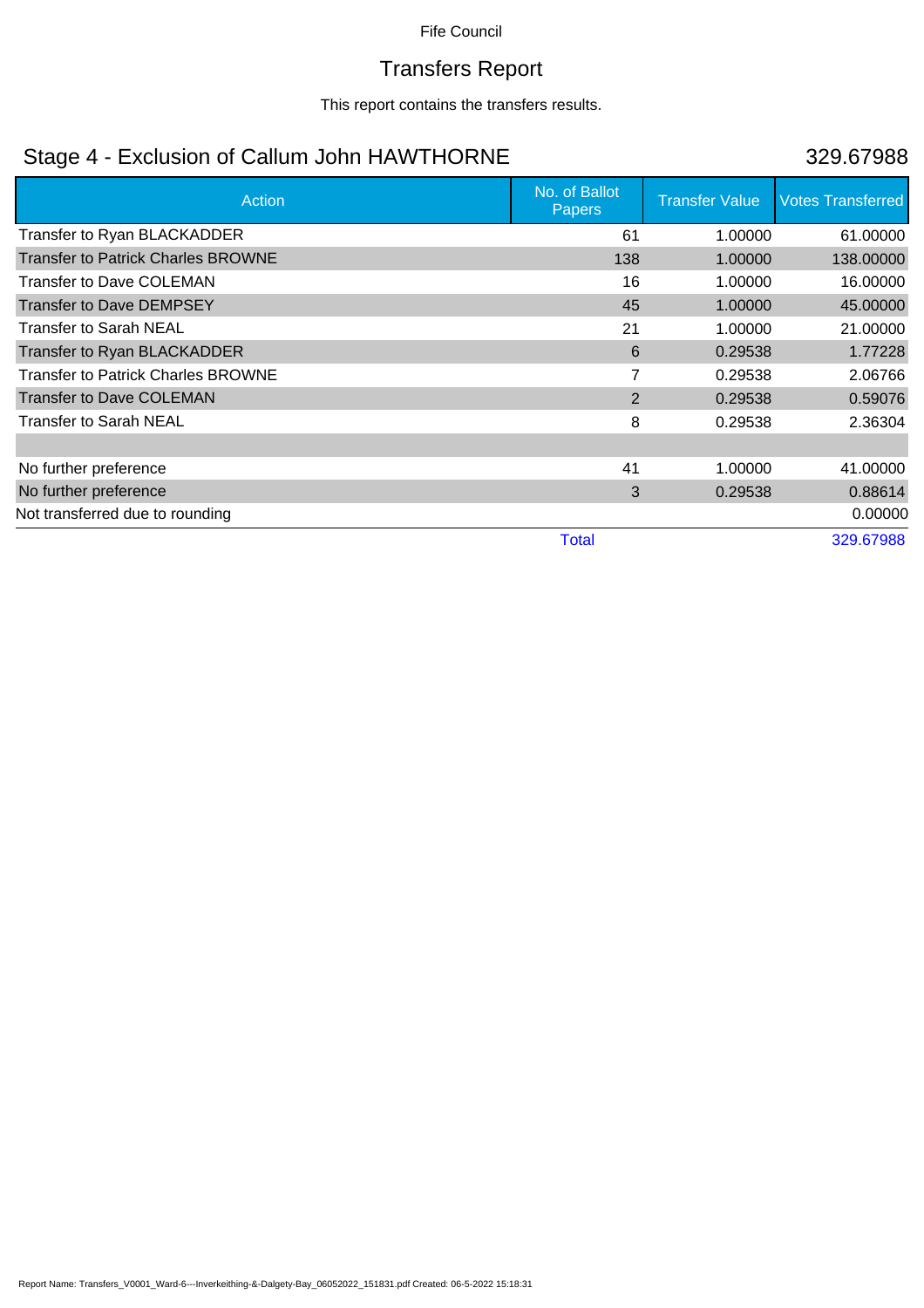# Transfers Report

This report contains the transfers results.

## Stage 5 - Surplus of Patrick Charles BROWNE 71.01162

| <b>Action</b>                   | No. of Ballot<br><b>Papers</b> | <b>Transfer Value</b> | <b>Votes Transferred</b> |
|---------------------------------|--------------------------------|-----------------------|--------------------------|
| Transfer to Ryan BLACKADDER     | 356                            | 0.04405               | 15.68180                 |
| <b>Transfer to Dave COLEMAN</b> | 243                            | 0.04405               | 10.70415                 |
| <b>Transfer to Dave DEMPSEY</b> | 228                            | 0.04405               | 10.04340                 |
| <b>Transfer to Sarah NEAL</b>   | 128                            | 0.04405               | 5.63840                  |
| Transfer to Ryan BLACKADDER     | 28                             | 0.01301               | 0.36428                  |
| <b>Transfer to Dave COLEMAN</b> | 10                             | 0.01301               | 0.13010                  |
| <b>Transfer to Dave DEMPSEY</b> | 9                              | 0.01301               | 0.11709                  |
| Transfer to Sarah NEAL          | 66                             | 0.01301               | 0.85866                  |
|                                 |                                |                       |                          |
| No further preference           | 613                            | 0.04405               | 27.00265                 |
| No further preference           | 36                             | 0.01301               | 0.46836                  |
| Not transferred due to rounding |                                |                       | 0.00273                  |
|                                 | <b>Total</b>                   |                       | 71.01162                 |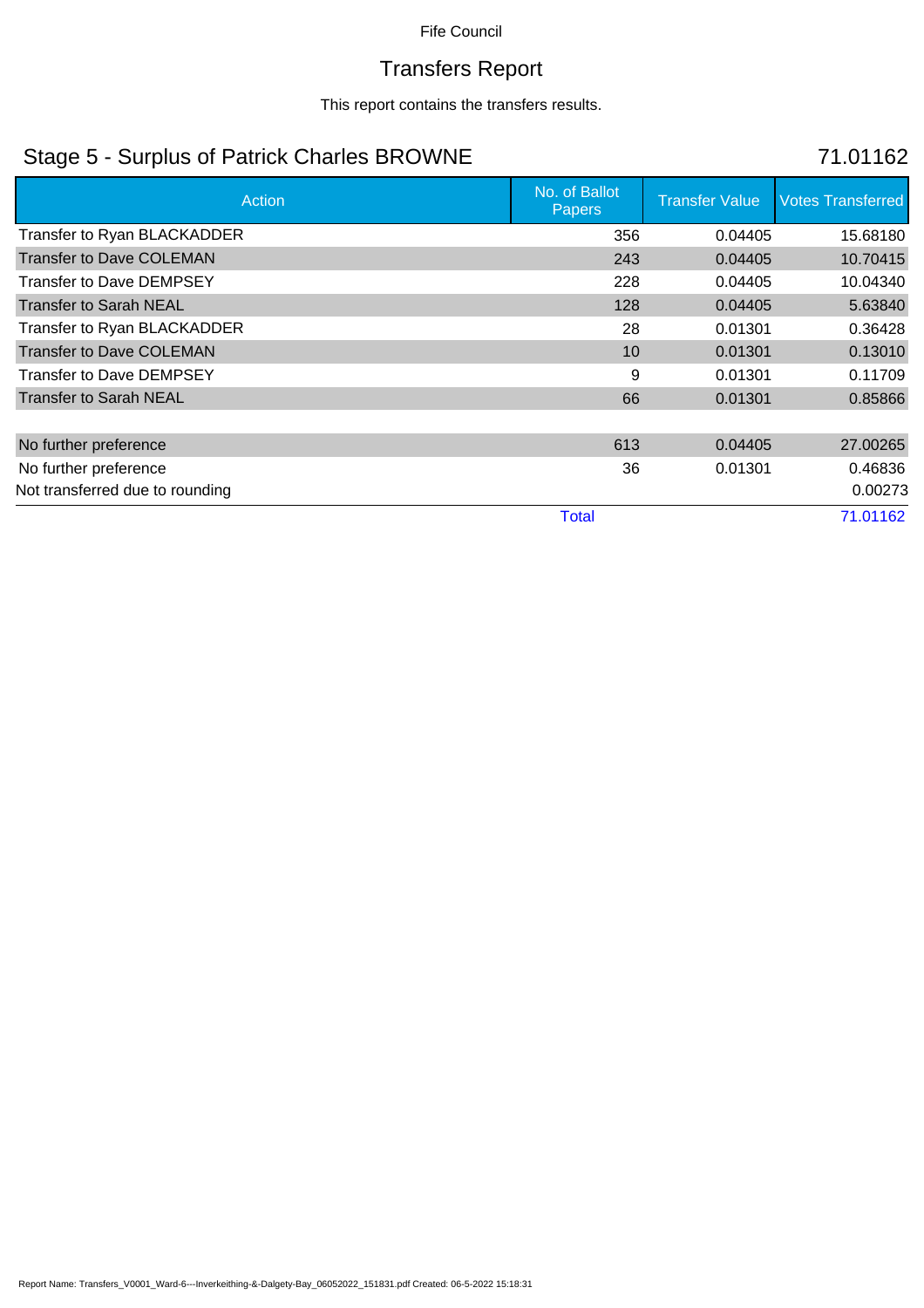# Transfers Report

This report contains the transfers results.

## Stage 6 - Exclusion of Ryan BLACKADDER 807.43564

|                                 | No. of Ballot  |                       |                          |
|---------------------------------|----------------|-----------------------|--------------------------|
| Action                          | <b>Papers</b>  | <b>Transfer Value</b> | <b>Votes Transferred</b> |
| <b>Transfer to Dave COLEMAN</b> | 37             | 1.00000               | 37.00000                 |
| <b>Transfer to Dave DEMPSEY</b> | 36             | 1.00000               | 36.00000                 |
| <b>Transfer to Sarah NEAL</b>   | 399            | 1.00000               | 399.00000                |
| <b>Transfer to Dave COLEMAN</b> | 6              | 0.29538               | 1.77228                  |
| Transfer to Dave DEMPSEY        | $\overline{2}$ | 0.29538               | 0.59076                  |
| <b>Transfer to Sarah NEAL</b>   | 196            | 0.29538               | 57.89448                 |
| <b>Transfer to Dave COLEMAN</b> | 26             | 0.04405               | 1.14530                  |
| <b>Transfer to Dave DEMPSEY</b> | 21             | 0.04405               | 0.92505                  |
| <b>Transfer to Sarah NEAL</b>   | 82             | 0.04405               | 3.61210                  |
| <b>Transfer to Dave COLEMAN</b> | $\mathbf{1}$   | 0.01301               | 0.01301                  |
| <b>Transfer to Dave DEMPSEY</b> | 2              | 0.01301               | 0.02602                  |
| <b>Transfer to Sarah NEAL</b>   | 10             | 0.01301               | 0.13010                  |
|                                 |                |                       |                          |
| No further preference           | 242            | 1.00000               | 242.00000                |
| No further preference           | 58             | 0.29538               | 17.13204                 |
| No further preference           | 227            | 0.04405               | 9.99935                  |
| No further preference           | 15             | 0.01301               | 0.19515                  |
| Not transferred due to rounding |                |                       | 0.00000                  |
|                                 | <b>Total</b>   |                       | 807.43564                |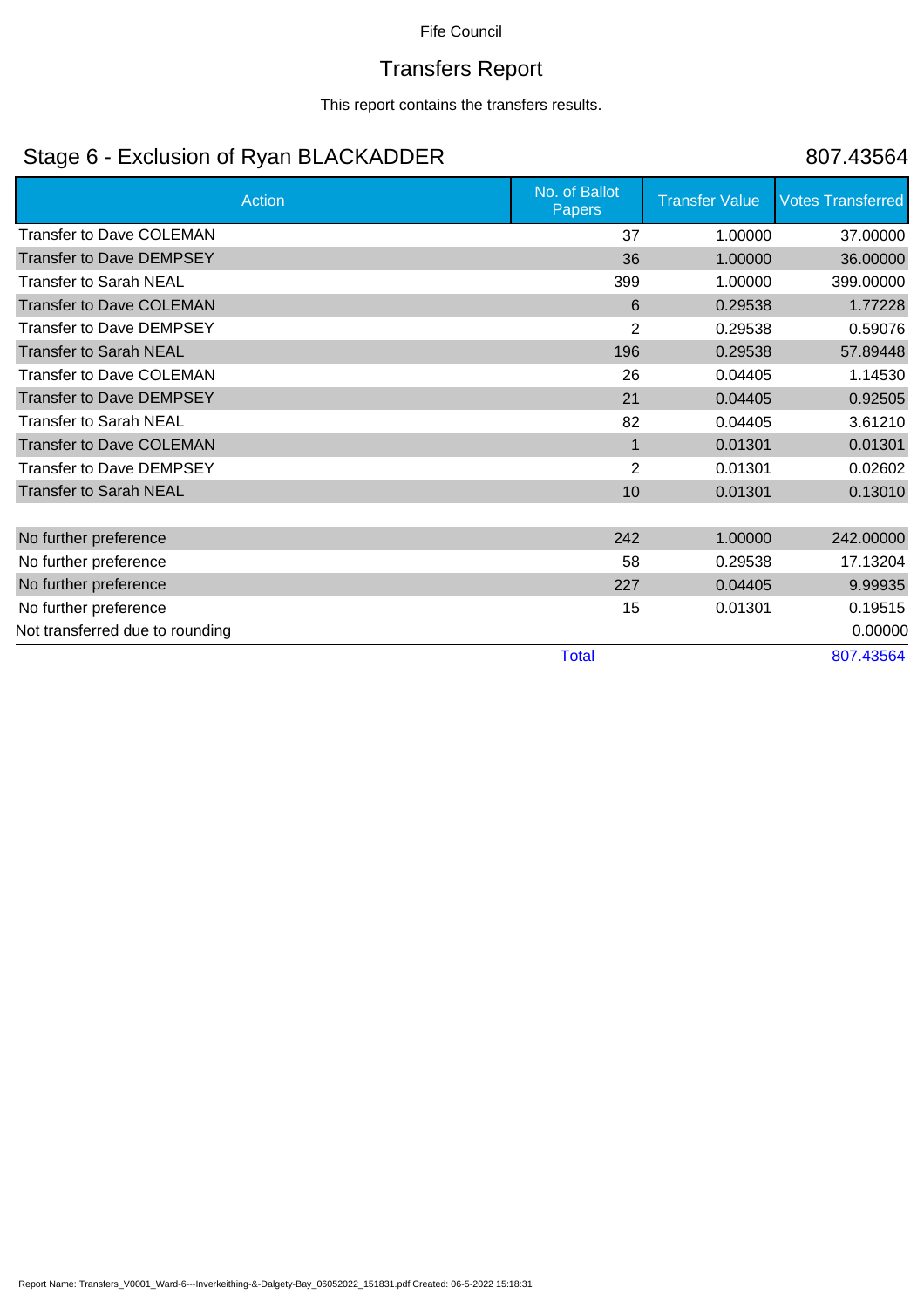# Transfers Report

### This report contains the transfers results.

## Stage 7 - Surplus of Sarah NEAL 222.58496

| Action                          | No. of Ballot<br><b>Papers</b> | <b>Transfer Value</b> | <b>Votes Transferred</b> |
|---------------------------------|--------------------------------|-----------------------|--------------------------|
| <b>Transfer to Dave COLEMAN</b> | 136                            | 0.12621               | 17.16456                 |
| <b>Transfer to Dave DEMPSEY</b> | 145                            | 0.12621               | 18.30045                 |
| <b>Transfer to Dave COLEMAN</b> | 185                            | 0.03728               | 6.89680                  |
| <b>Transfer to Dave DEMPSEY</b> | 173                            | 0.03728               | 6.44944                  |
| <b>Transfer to Dave COLEMAN</b> | 37                             | 0.00555               | 0.20535                  |
| <b>Transfer to Dave DEMPSEY</b> | 23                             | 0.00555               | 0.12765                  |
| <b>Transfer to Dave COLEMAN</b> | 6                              | 0.00164               | 0.00984                  |
| <b>Transfer to Dave DEMPSEY</b> | 9                              | 0.00164               | 0.01476                  |
|                                 |                                |                       |                          |
| No further preference           | 951                            | 0.12621               | 120.02571                |
| No further preference           | 1,407                          | 0.03728               | 52.45296                 |
| No further preference           | 150                            | 0.00555               | 0.83250                  |
| No further preference           | 61                             | 0.00164               | 0.10004                  |
| Not transferred due to rounding |                                |                       | 0.00490                  |
|                                 | <b>Total</b>                   |                       | 222.58496                |